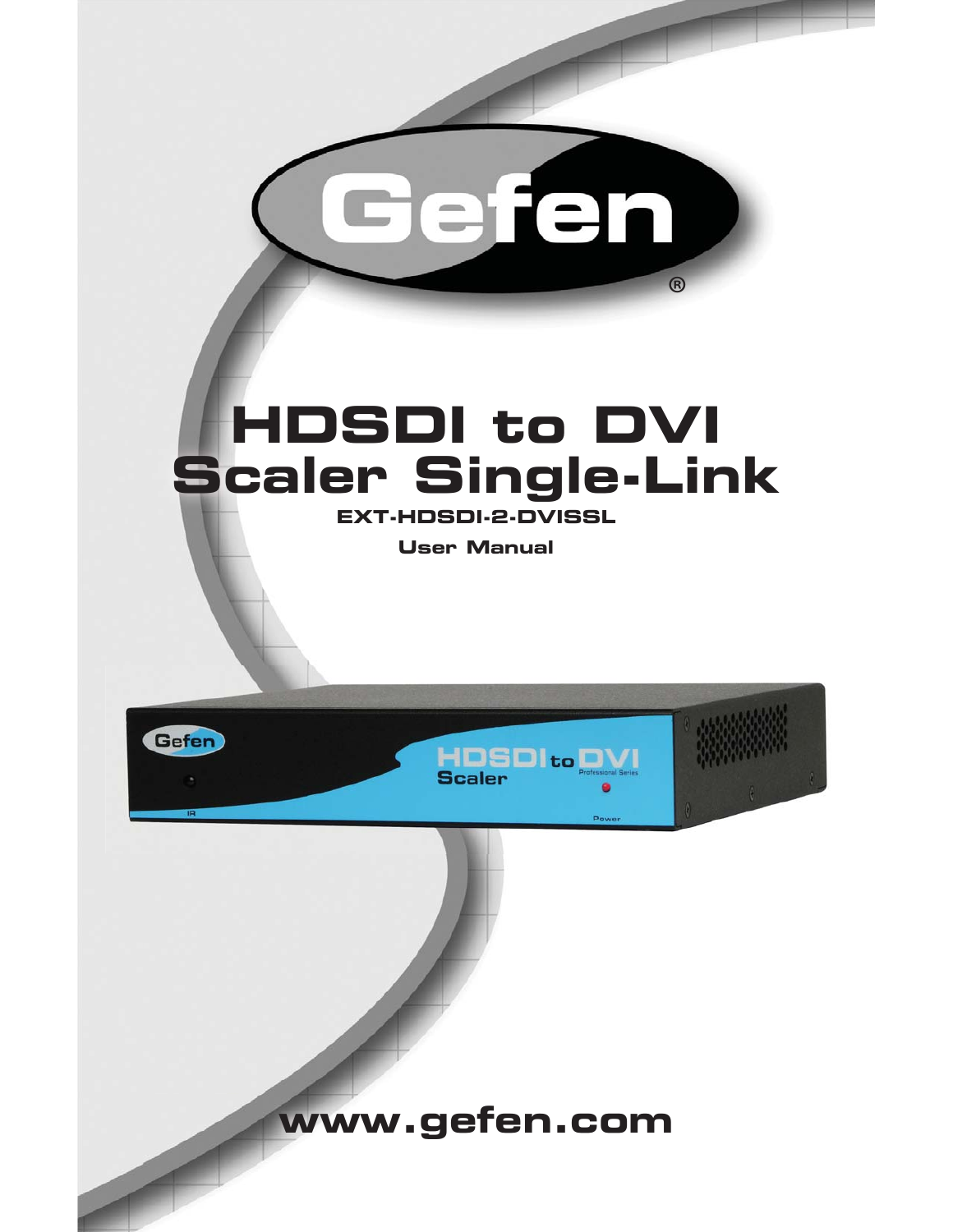#### **Technical Support**:

| <b>Telephone</b> | (818) 772-9100   |
|------------------|------------------|
|                  | $(800)$ 545-6900 |

Fax (818) 772-9120

#### **Technical Support Hours:**

8:00 AM to 5:00 PM PST Monday thru Friday.

#### **Write To:**

Gefen II C c/o Customer Service 20600 Nordhoff St Chatsworth, CA 91311

www.gefen.com support@gefen.com

#### **Notice**

Gefen LLC reserves the right to make changes in the hardware, packaging, and any accompanying documentation without prior written notice.

#### **HDSDI to DVI Scaler** is a trademark of Gefen LLC

© 2011 Gefen, LLC. All rights reserved. All trademarks are the property of their respective owners.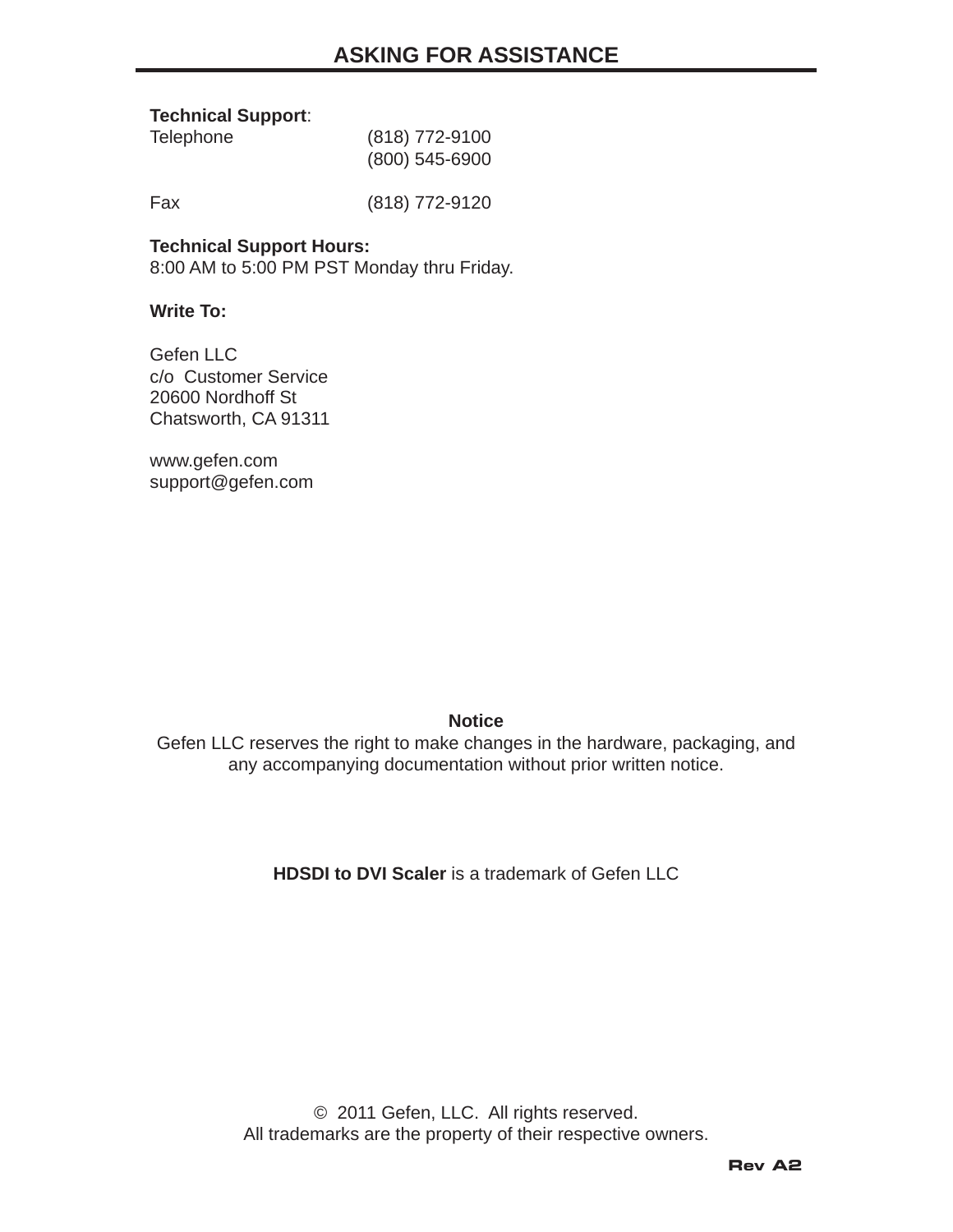- **1 Introduction**
- **2 Operation Notes**
- **3 Features**
- **4 Panel Layout**
- **5 Panel Descriptions**
- **6 RMT-8HDS-IR Layout**
- **7 RMT-8HDS-IR Descriptions**
- **8 Connecting And Operating The HDSDI To DVI Scaler**
- **9 Supported Input/Output Resolutions**
- **10 RMT-8HDS-IR Installation**
- **11 Menu Functions**
- **15 Specifi cations**
- **16 Warranty**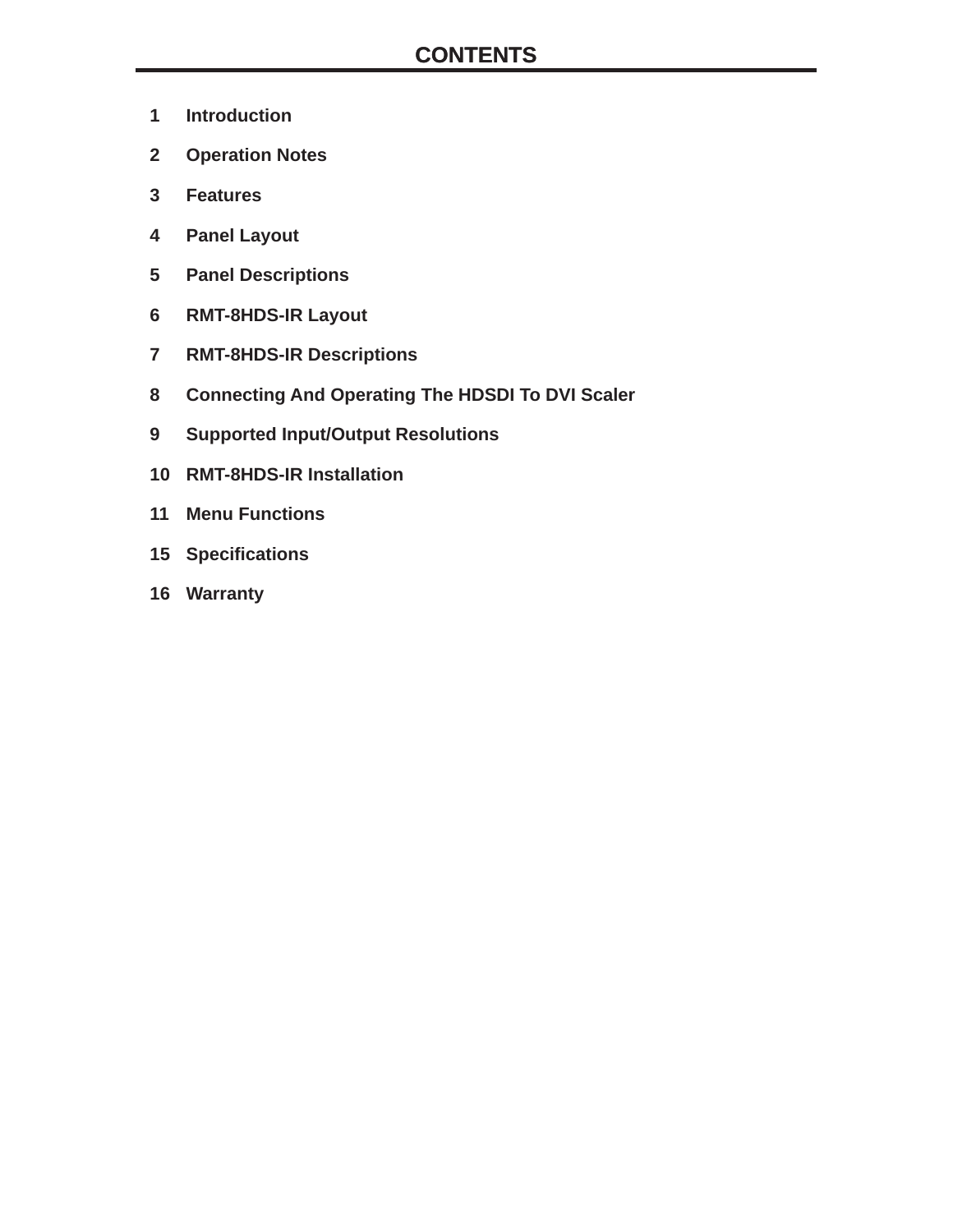Congratulations on your purchase of the HDSDI to DVI Scaler. Your complete satisfaction is very important to us.

# **Gefen**

Gefen delivers innovative, progressive computer and electronics add-on solutions that harness integration, extension, distribution and conversion technologies. Gefen's reliable, plug-and-play products supplement cross-platform computer systems, professional audio/video environments and HDTV systems of all sizes with hard-working solutions that are easy to implement and simple to operate.

## **The Gefen HDSDI to DVI Scaler**

The HDSDI to DVI Scaler is the newest revision of our HD-SDI conversion line incorporating SD/HD-SDI mode conversion scaled to DVI-D. Resolutions of up to 1080p are supported over the DVI link for those that want true "High Definition". Performance has been greatly enhanced due to Gennum's VXP Scaler onboard; allowing for new features such as: Color and Gamma Correction, Noise Reduction, Detail Enhancement, Aspect Ratio Selection, Pattern Generator Mode, and Multiple Language Menu Support.

## **How It Works**

HD-SDI devices are connected to the HD-SDI input and DVI devices are connected to the DVI output. When the source, display and the Scaler are powered and connected, video signals are converted to the proper format.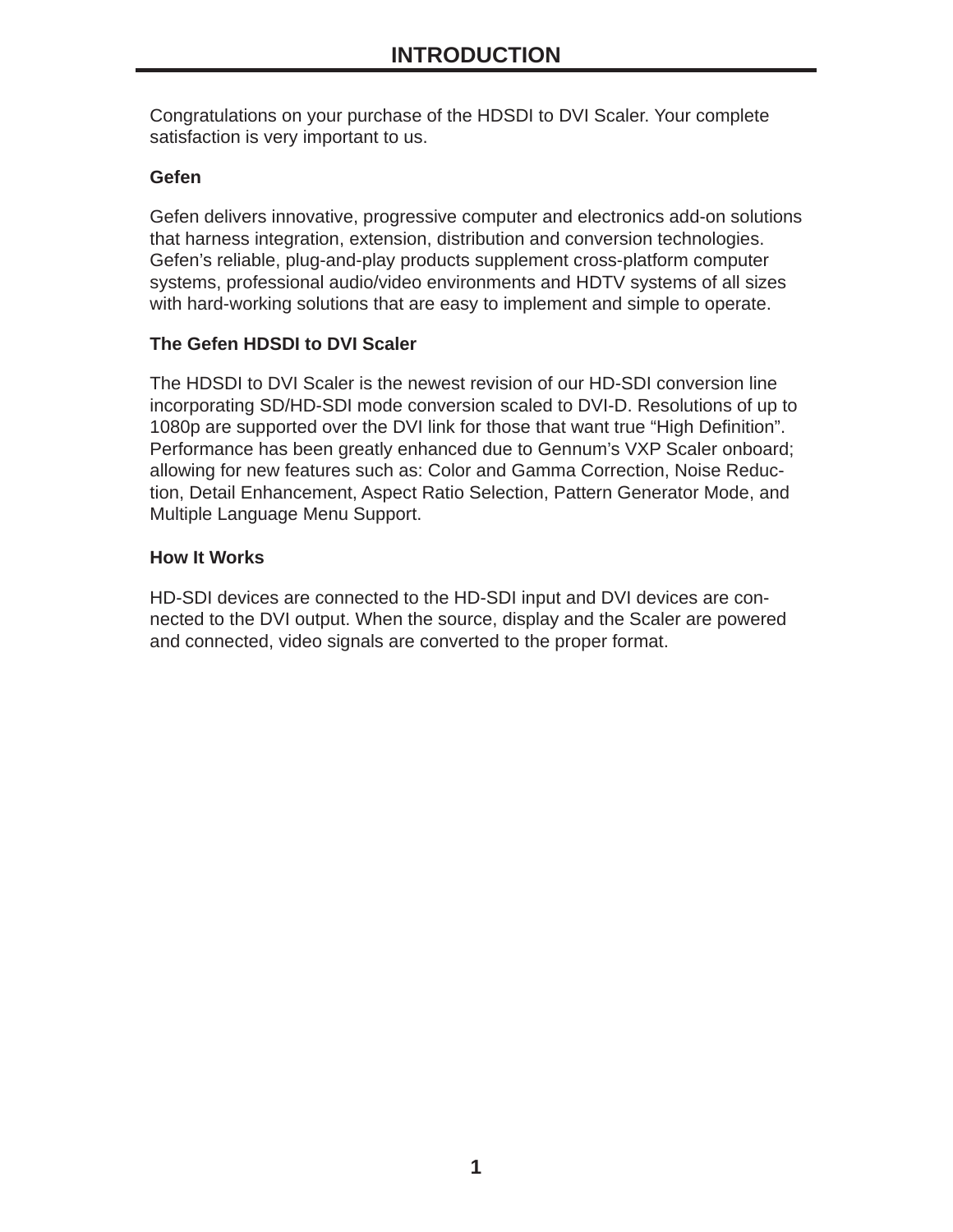# **READ THESE NOTES BEFORE INSTALLING OR OPERATING THE HDSDI TO DVI SCALER**

- On power up, the HDSDI to DVI Scaler will automatically detect the input format of the input. The unit is controlled using the included eight-button remote.
- Pressing the OUTPUT button cycles the HDSDI to DVI Scaler through the following output modes: 640x480 - 800x600 - 720p - 1080i
- Other functions and output modes can be accessed through the onscreen menu.
- To Restore I/O settings, recycle the power on the Scaler.
- To bring up the on-screen menu, press the MENU button. Navigation is done using the UP, DOWN, LEFT, RIGHT and ENTER buttons.
- The SOURCE button selects the input source

Note: Both DIP switches under the remote battery cover must initially be in the OFF position to communicate with the Scaler. For more information, please see page 10 for RMT-8HDS-IR Installation instructions.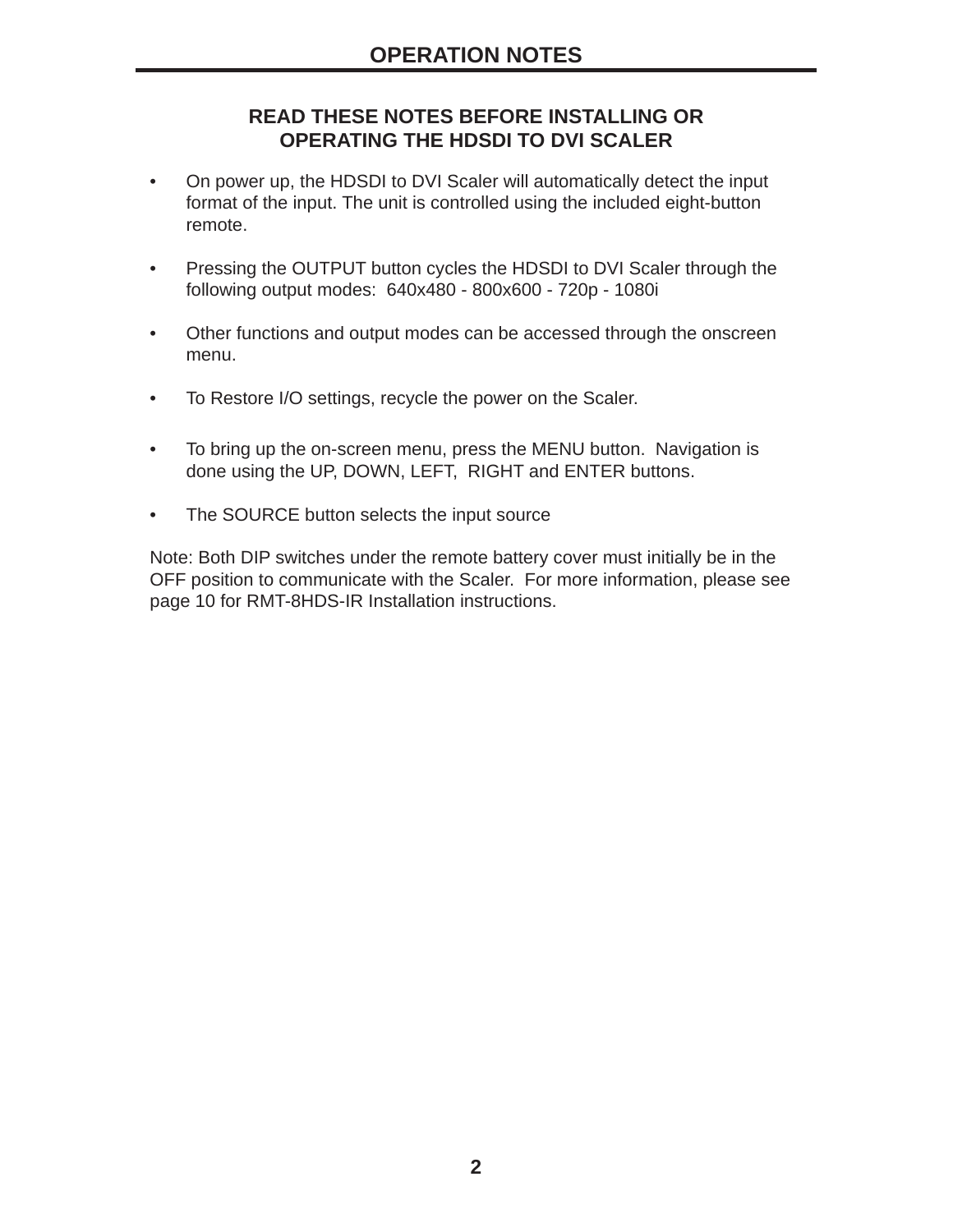## **Features**

- 10-bit resolution for greater precision and dynamic range
- Proprietary 10-bit motion adaptive video de-interlacing with edge interpolation for HD/SD formats.
- Advanced noise reduction and detail enhancement
- Maximum active image size of 2048 samples x 2048 lines PBP processing for various combinations of video and graphics with alpha blending
- Fully integrated sprite based multi-plane OSD controller.
- Frame rate conversion to and from any refresh rate
- Pattern mode with color bars and cross hatch patterns
- Color correction
- Limited/full RGB selection
- Detail Enhancement
- Brightness Adjustment
- Gamma Selection
- Aspect Ratio Select
- Custom Timing output mode
- French/English Menu Set
- RS-232 upgradeable firmware
- RS-232 and/or I/R Control
- Lifetime support includes two-year manufacturer's warranty and free technical support for the lifetime of the product.
- Rack Mountable

# **Package Includes**

- (1) HDSDI to DVI Scaler
- (1) RMT-8HDS-IR Remote Control
- (1) 5V DC Locking Power Supply
- (1) User's Manual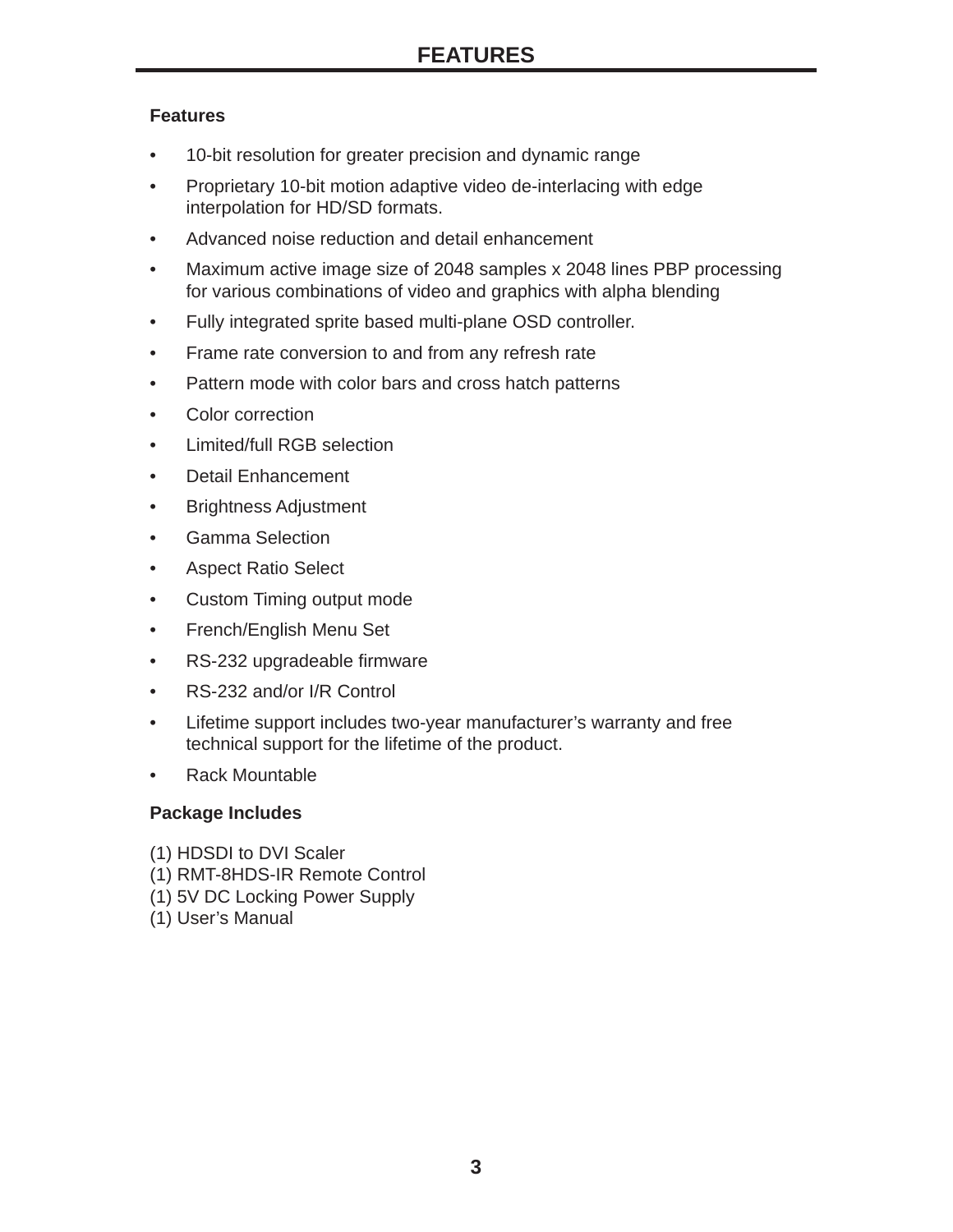# *Front Panel*

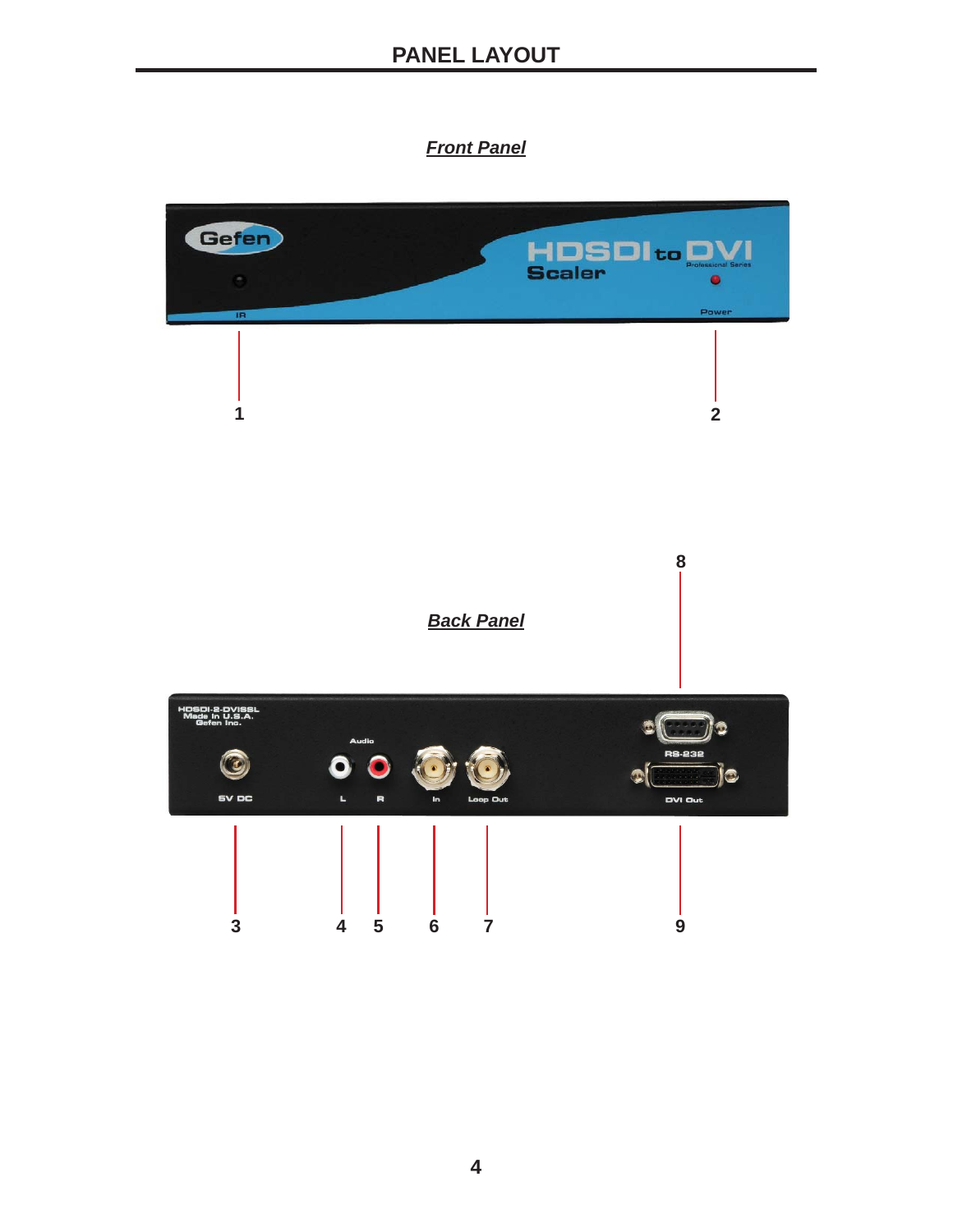- *1 Infrared Sensor* Point the supplied remote control at this port to access
- *2 Power LED* When this is lit, the unit is powered on
- *3 5V DC Locking Power Input* Connect the supplied low-voltage power supply cord into this socket
- *4 Analog L Audio Output* Connect Left channel Analog Audio amplifier here
- *5 Analog R Audio Output* Connect Right channel Analog Audio amplifier here
- *6 HD-SDI Input*  Input HD-SDI here
- *7 HD-SDI Loop Output*  Connect the SDI loop output here
- *8 RS-232 Input* Connect RS-232 control cord here
- *9 DVI Output*  Connect the display here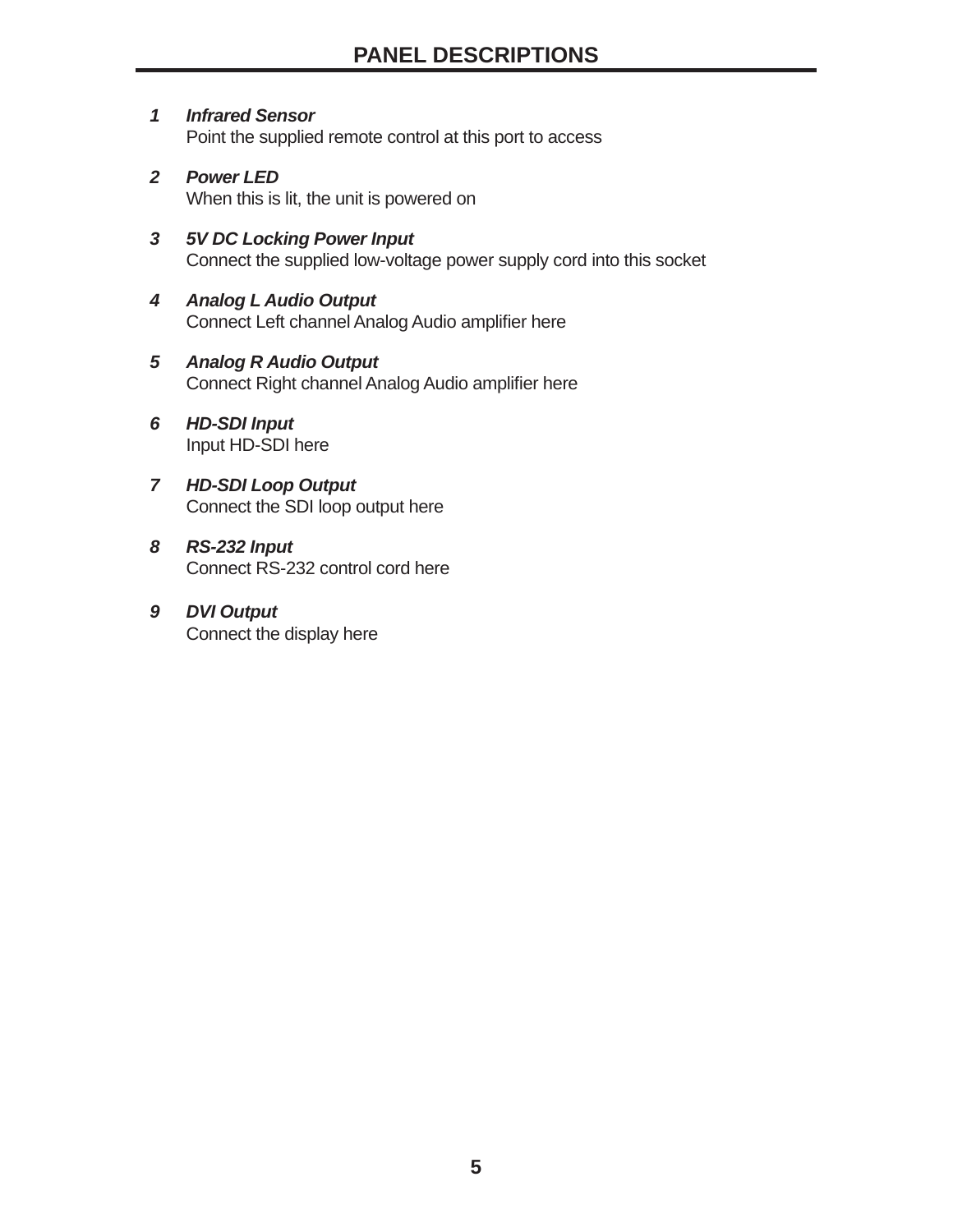*RMT-8HDS-IR*

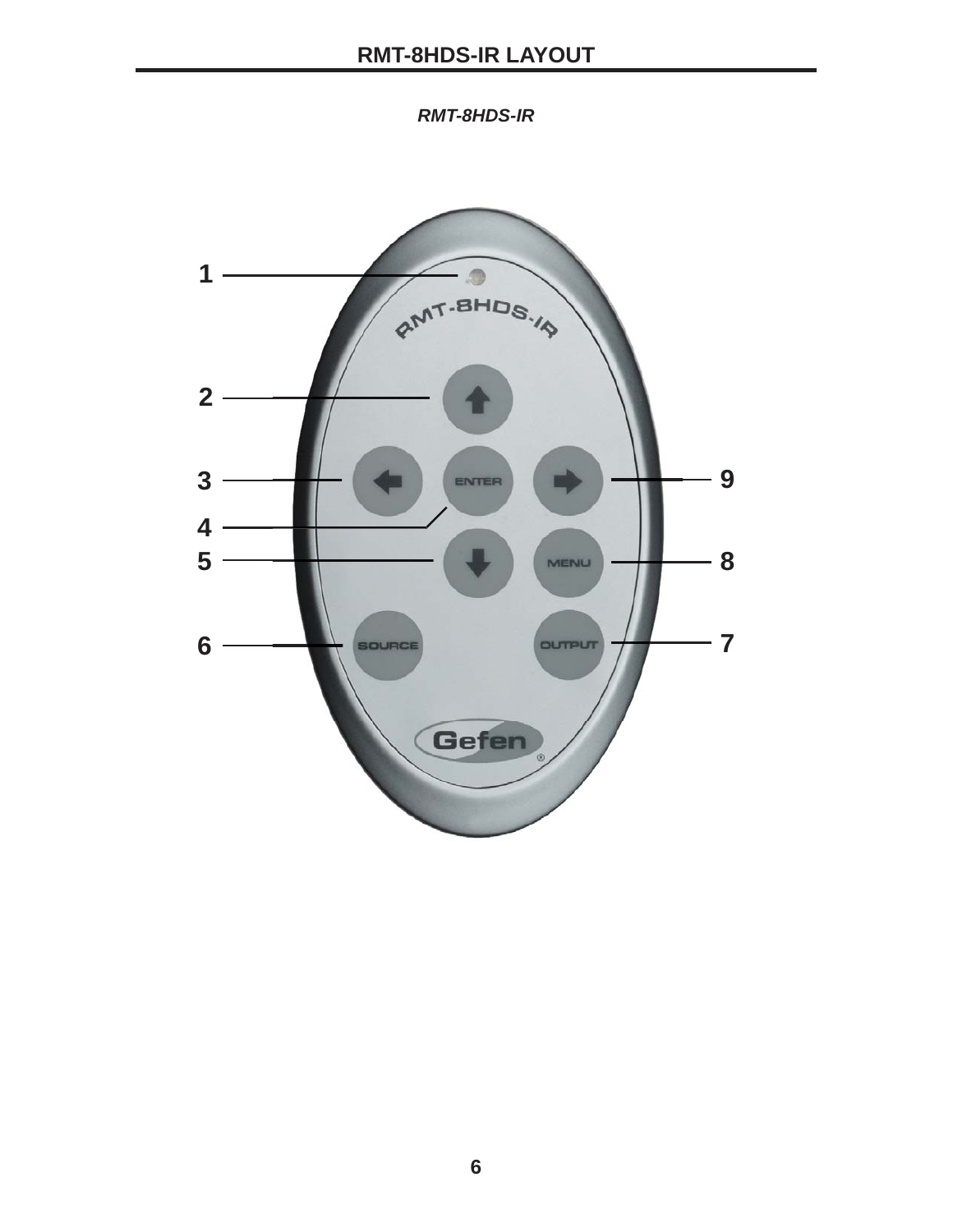# *1 I/R Sensor*

The LED will light up every time a button is pushed on the remote control.

*2 Up Arrow Button* Use this to navigate up the OSD (On-Screen Display)

#### *3 Left Arrow Button*  Use this to navigate left on the OSD

#### *4 ENTER Button* Use this button to Accept Operation / Return to Menu

### *5 Down Arrow Button* Use this to navigate down on the OSD

#### *6 SOURCE Button* (Not used in this system)

#### *7 OUTPUT Button* Cycles through the following input modes: 480i, 576i, 720p, and 1080i

#### *8 MENU Button* Show / Hide OSD (On-Screen Display)

#### *9 Left Arrow Button*  Use this to navigate left on the OSD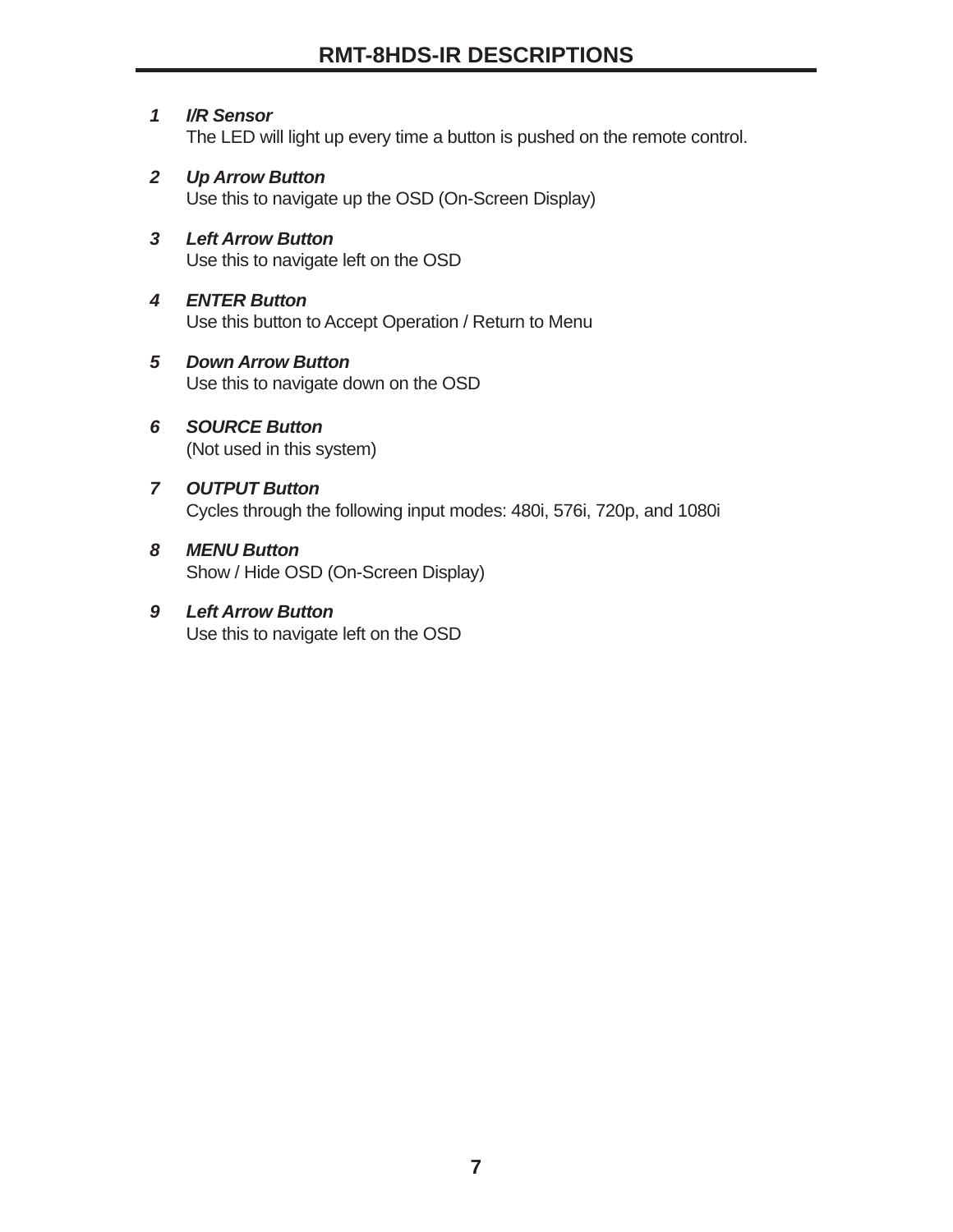# **CONNECTING AND OPERATING THE HDSDI TO DVI SCALER**

## **How to Connect the HDSDI to DVI Scaler**

- 1. Connect an HD-SDI source to the HDSDI to DVI Scaler.
- 2. Connect a suitable HD-SDI-compliant display to the output of the scaler.
- 3. Connect an audio power amplifier to the L/R phono outputs (analog audio).
- 4. Connect a DVI-compliant display to the DVI output.
- 5. Connect the supplied 5V DC power supply.

#### **Wiring Diagram for the HDSDI to DVI Scaler**

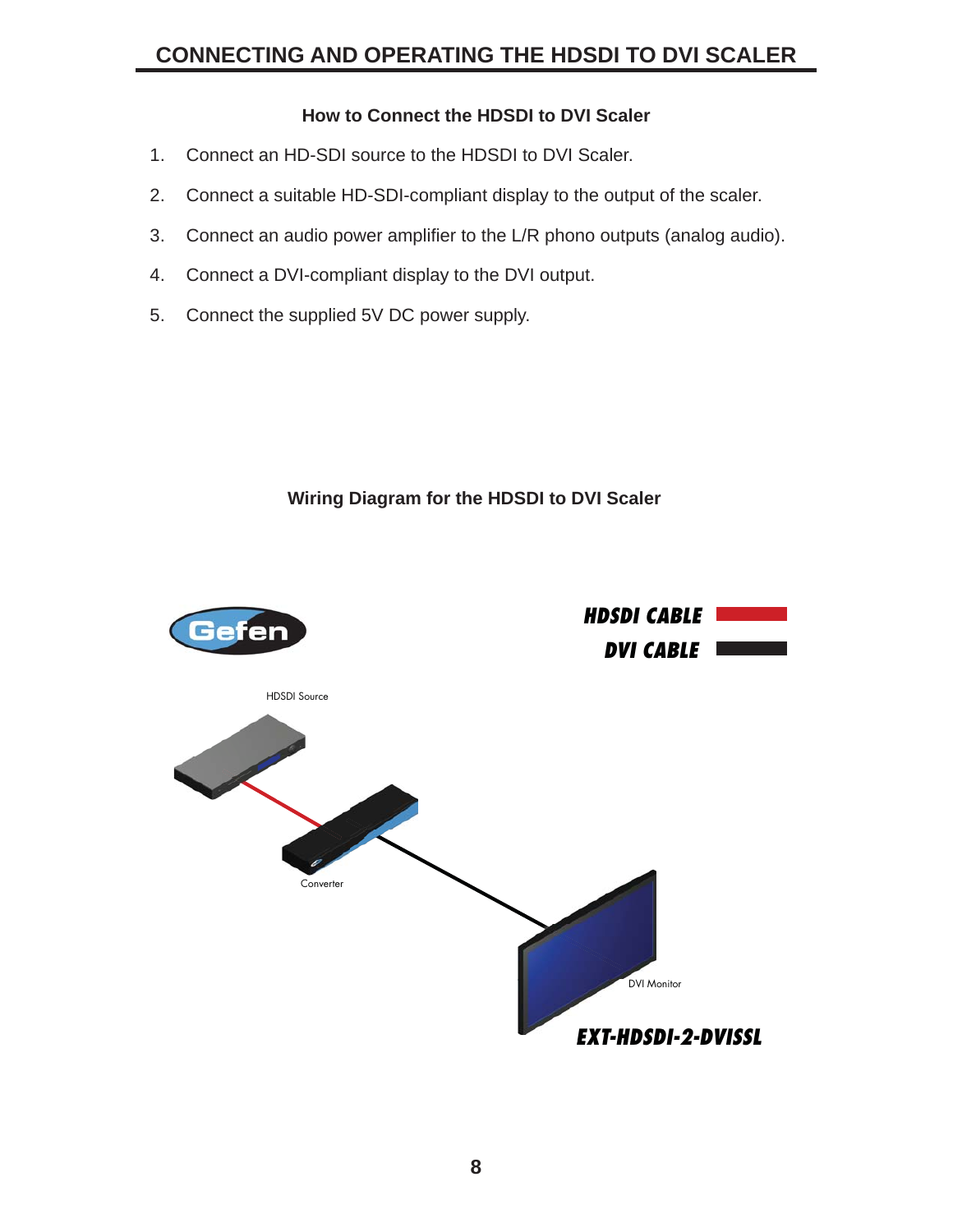# **SUPPORTED INPUT/OUTPUT RESOLUTIONS**

# **Input Video Formats Supported:**

| 480i       | 720p/50     | 1080p/23.98  | 1080sf/30   |
|------------|-------------|--------------|-------------|
| 480p       | 720p/59.94  | 1080p/24     | 2K-p/23.98  |
| 576i       | 720p/60     | 1080p/25     | 2K-p/24     |
| 576p       | 1035i/59.94 | 1080p/29.97  | 2K-sf/23.98 |
| 720p/23.98 | 1035i/60    | 1080p/30     | 2K-sf/24    |
| 720p/24    | 1080i/50    | 1080sf/23.98 |             |
| 720p/25    | 1080i/50M   | 1080sf/24    |             |
| 720p/29.97 | 1080i/59.94 | 1080sf/25    |             |
| 720p/30    | 1080i/60    | 1080sf29.97  |             |

## **Output Video Formats Supported:**

| 480i       | 720p/50     | 1080p/23.98 | 2K-p/23.98 |
|------------|-------------|-------------|------------|
| 480p       | 720p/59.94  | 1080p/24    | 2K-p/24    |
| 576i       | 720p/60     | 1080p/25    |            |
| 576p       | 1035i/59.94 | 1080p/29.97 |            |
| 720p/23.98 | 1035i/60    | 1080p/30    |            |
| 720p/24    | 1080i/50    | 1080p/50    |            |
| 720p/25    | 1080i/50M   | 1080p/50M   |            |
| 720p/29.97 | 1080i/59.94 | 1080p/59.94 |            |
| 720p/30    | 1080i/60    | 1080p/60    |            |

## **Output Graphic Formats Supported:**

| 640x350/85  | 1024x768/75  | 1280x1024/85 | 1920x1200/60 |
|-------------|--------------|--------------|--------------|
| 640x400/85  | 1024x768/85  | 1360x768/60  | 2048x1080    |
| 640x480/60  | 1280x854     | 1366x768/60  |              |
| 640x480/75  | 1152x864/75  | 1366x923/50  |              |
| 640x480/85  | 1280x768/60  | 1440x900/60  |              |
| 800x600/60  | 1280x960/60  | 1440x1080/60 |              |
| 800x600/75  | 1280x960/85  | 1600x1024    |              |
| 800x600/85  | 1280x1024/60 | 1600x1200/60 |              |
| 1024x768/60 | 1280x1024/75 | 1680x1050/60 |              |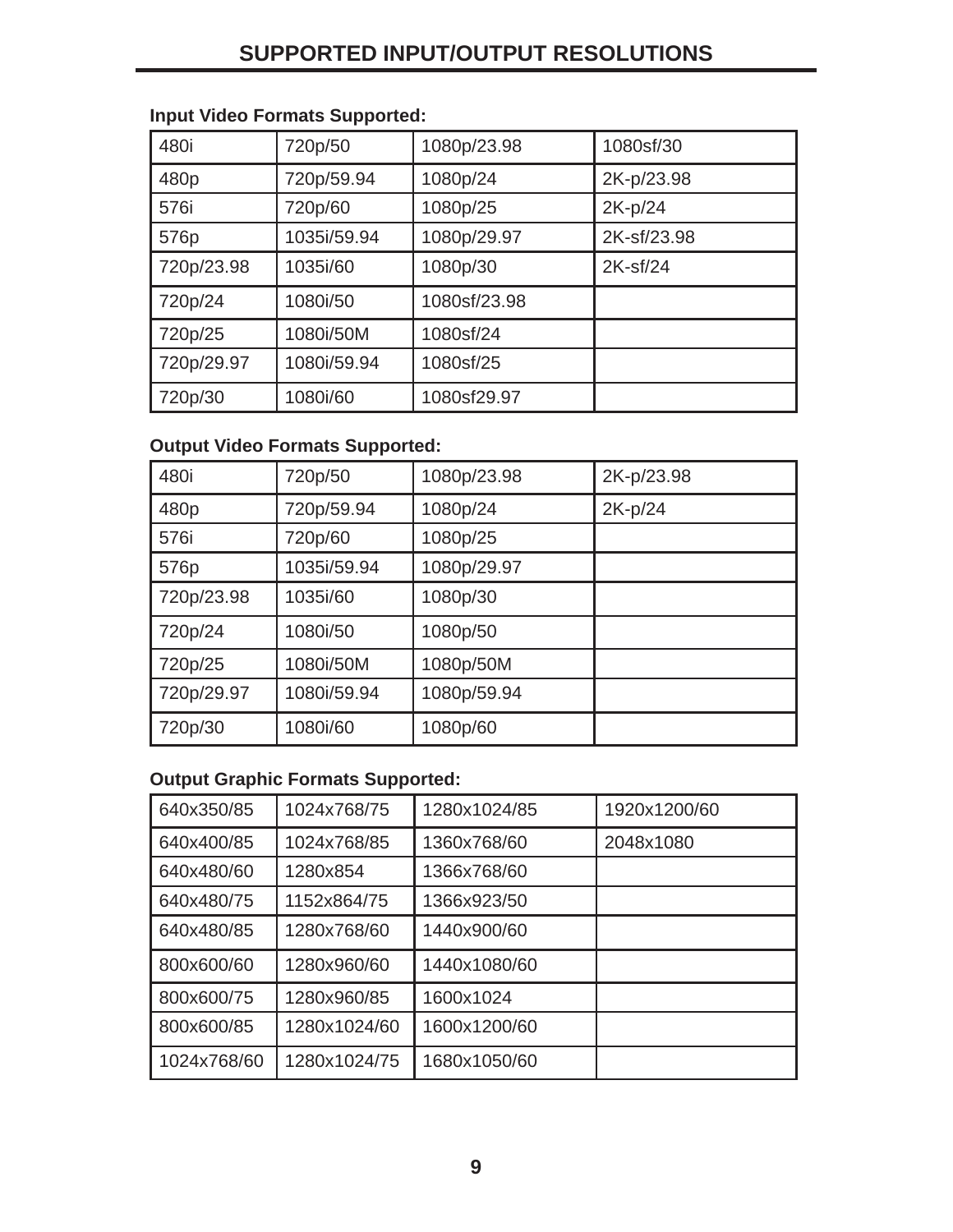1. Remove battery cover from the back of the RMT-8HDS-IR remote.

2. Verify that DIP switches 1 and 2 are in the down (OFF) position.

3. Insert the battery, hold the battery so that you can see the positive side facing up. The side that is not marked must be facing down.

4. Test the RMT-8HDS-IR remote by pressing ONLY one button at a time. The indicator light on the remote will flash once each time you press a button. WARN-ING: Do not press multiple buttons simultaneously and do NOT press buttons rapidly. These actions will cause the remote to reset and steps 1-4 will have to be repeated.

Note: The RMT-8HDS-IR ships with two batteries. One battery is required for operation, the second battery is complimentary.

The following are the DIP switch combinations that correspond to the Remote Code menu option on the HDSDI to DVI Scaler (please see Menu Functions section on page 13 for more information).

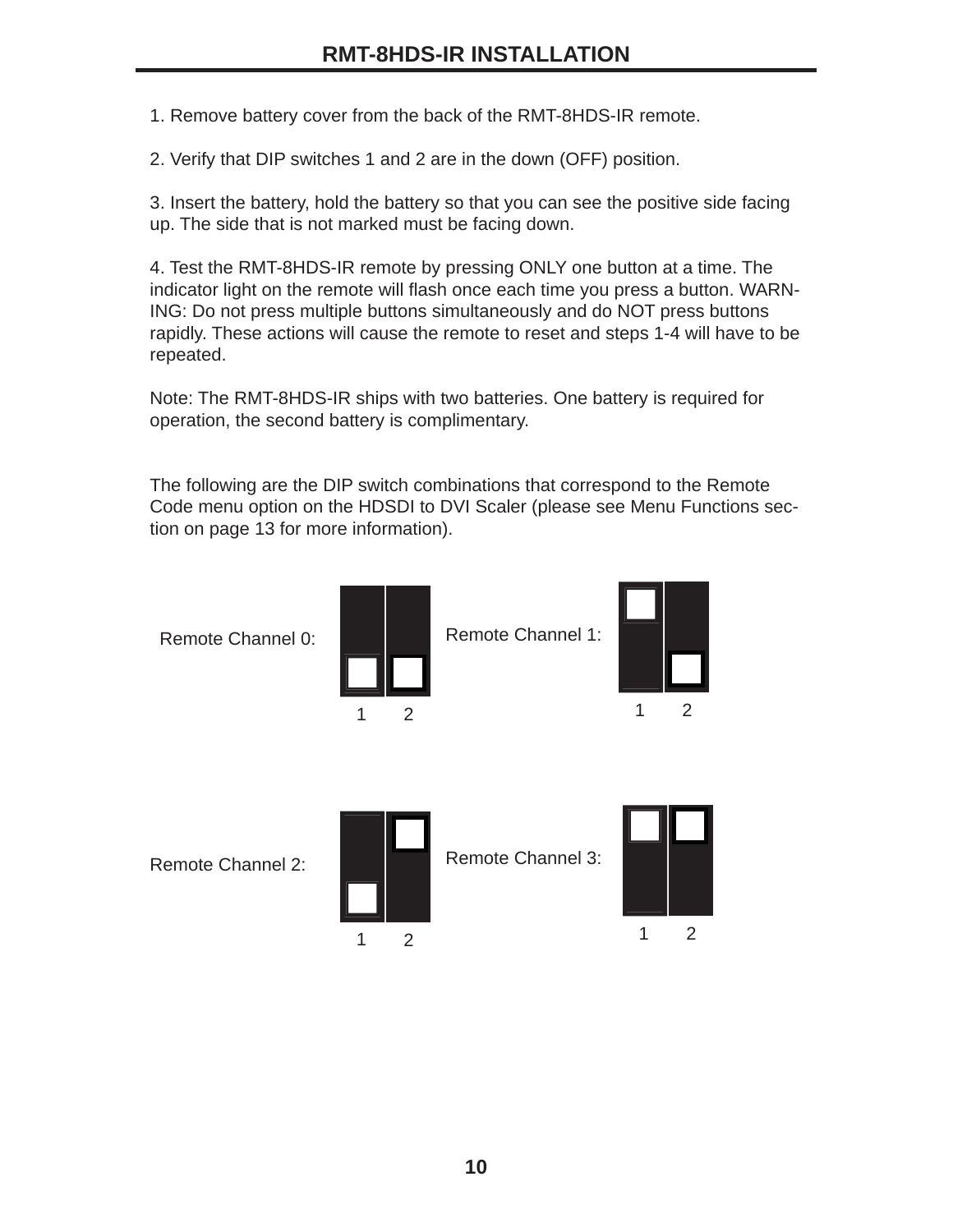# **Aspect:**

- *Full Screen:*  Stretches input to fill the Monitor.
- *Letter / Pillar Box:*  Sets the aspect ratio to fit a letter or pillar box format.
- *Panoramic:*  Panoramic Zoom feature etc.
- *Extract:* Feature to magnify the signal.
- *Extract Size:*  Adjusts signal magnification.
- *Horizontal / Vertical Position:*  Moves the magnified signal Horizontally and Vertically.
- *Through:*  Feature to crop the signal.
- *Horizontal / Vertical Size:*  Horizontally and Vertically contracts or expands the cropping viewport.
- *Horizontal / Vertical Position:*  Move the signal Horizontally or Vertically inside the cropping viewport.
- *Layout:*  Feature to Resize Image resolution.
- *Size and Position:*
- *Horizontal / Vertical Size:*  Adjust Horizontal or Vertical resolution.
- *Horizontal / Vertical Position:*  Move image Horizontally or Vertically.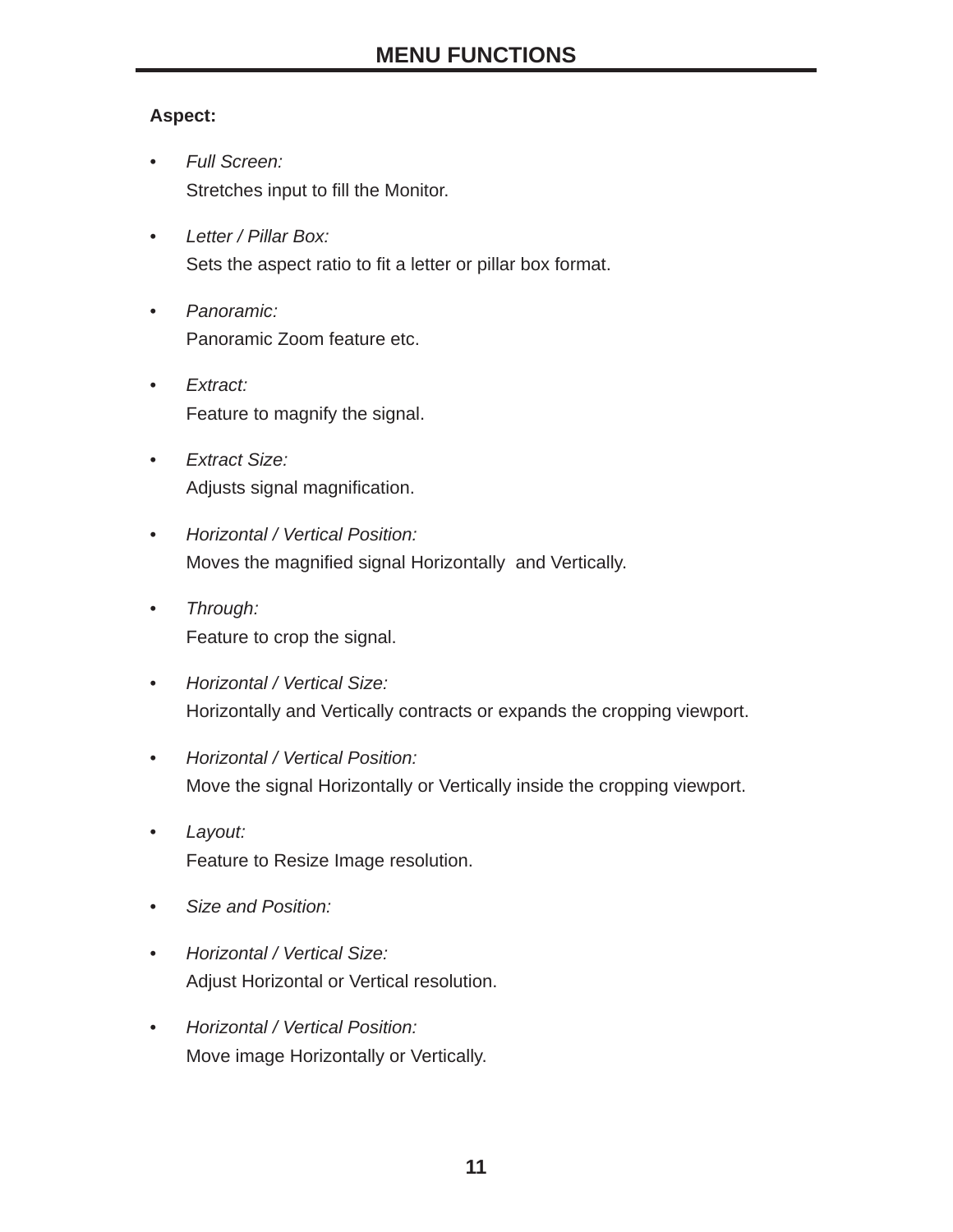### **Picture: Image Color:**

- *Contrast:*  Individually adjust the contrast for red, green and blue.
- *Brightness:* Individually adjust the brightness for red, green and blue.
- *Black level:* Adjust black levels between 0 (default) and 100.

# **Detail Enhancement:**

- *Detail Enhancement:*  Digitally enhance the signal.
- *Noise Threshold:*  Adjusts noise allowed in detail enhancement.
- *Noise Reduction:*  Digitally reduce signal noise.
- *Motion Threshold* Controls cadence sensitivity.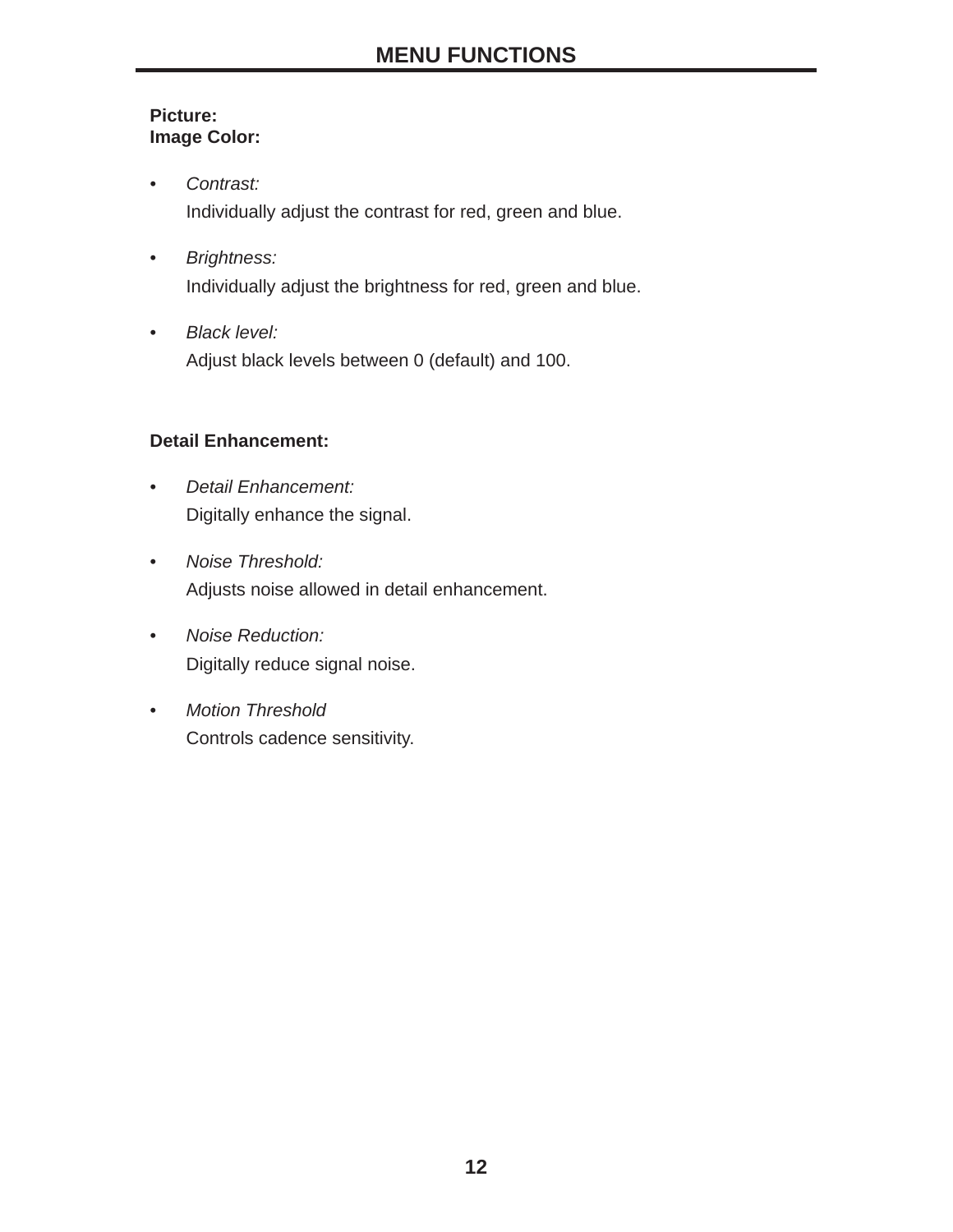## **Input Video Format:**

*• Auto-Detect by default:*  Signal can be forced to a specific High-definition resolution (please see page 9 for details).

## **Input Graphic Format:**

*• Auto Detect by default:* Signal can be forced to a specific computer resolution (please see page 9).

## **Clean Aperture:**

- *Horizontal and Vertical Size:*  Stretch image Horizontally or Vertically
- *Horizontal and Vertical Position:*  Move image in view port Horizontally or Vertically
- *Remote Channel:*

Changes the I/R code of the Scaler to one of 4 settings between 0 and 3 (which in turn set the I/R frequency in use). The I/R code must be set the same in both I/R remote and Scaler. The Remote uses DIP Switches; the Scaler uses this menu function (please see the RMT-8HDS-IR Installation on page 10 for more information).

# **Input Color Range:**

- $16 235$ Forces input to limited-range RGB.
- $\bullet$  0 255 Forces input to full-range RGB.
- Auto Color range used is dependent upon the input color range.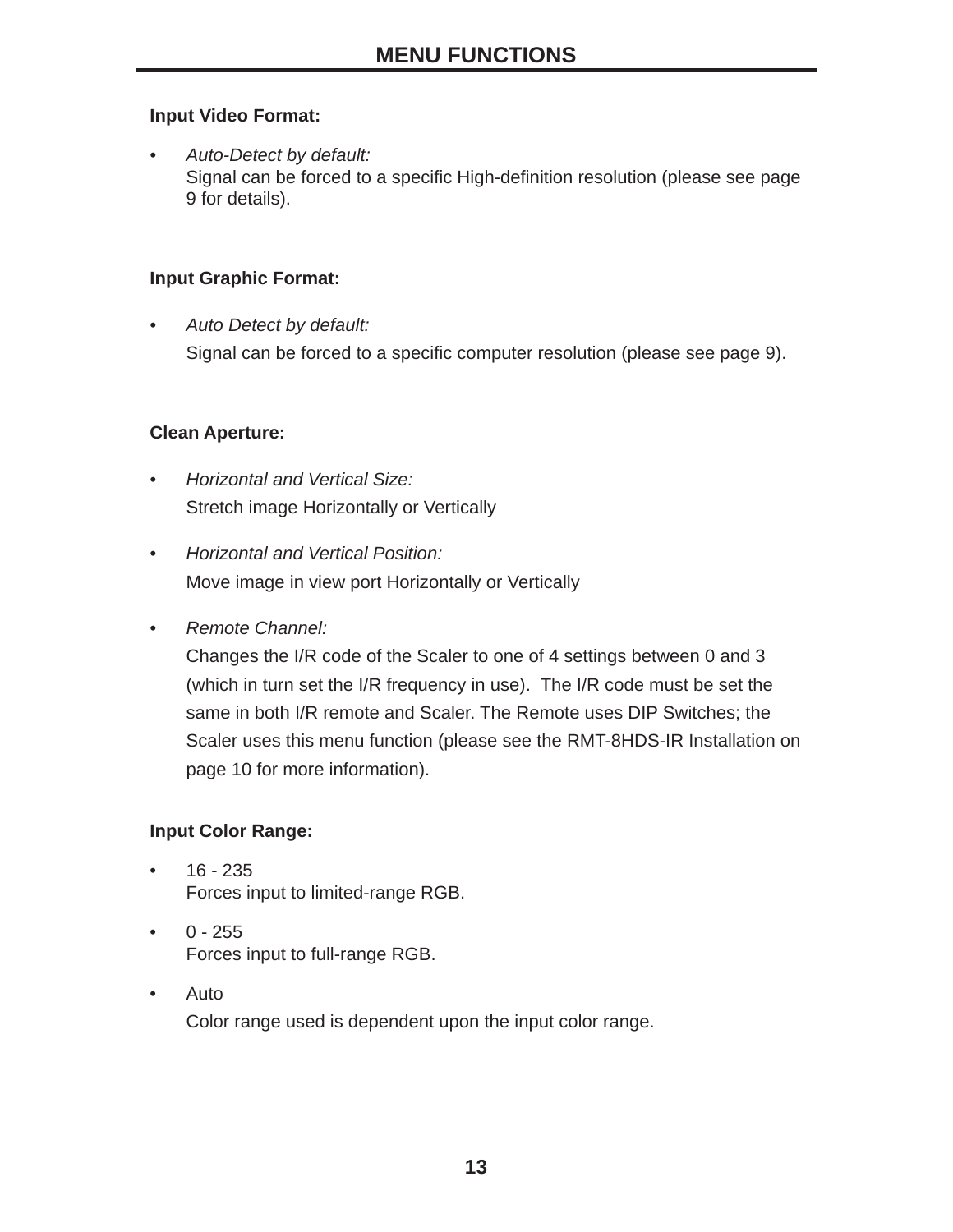# **Output:**

- *Output Format:*  Select the desired output resolution (please see page 9).
- *Genlock Reference:*

*Genlock Reference:* 

Synchronizes the DVI input video source with an external SDI input source or reference signal. The SDI output will be genlocked. Note that the input and output frequencies must be multiples of one another.

*• Language:*  Set menu to display English or French text.

# **Gamma Correction:**

- *Default:*  Set for Default Gamma settings: *sRGB*
- *Custom:*  Enables Gamma Coefficient menu item as the current Gamma coefficient.
- Gamma Coefficient: (0.3 - 3.0); Default set at 1.0.

# **Patterns:**

- *Color Bars:* Display color bar video pattern.
- *Cross Hatch:* Display cross hatch video pattern.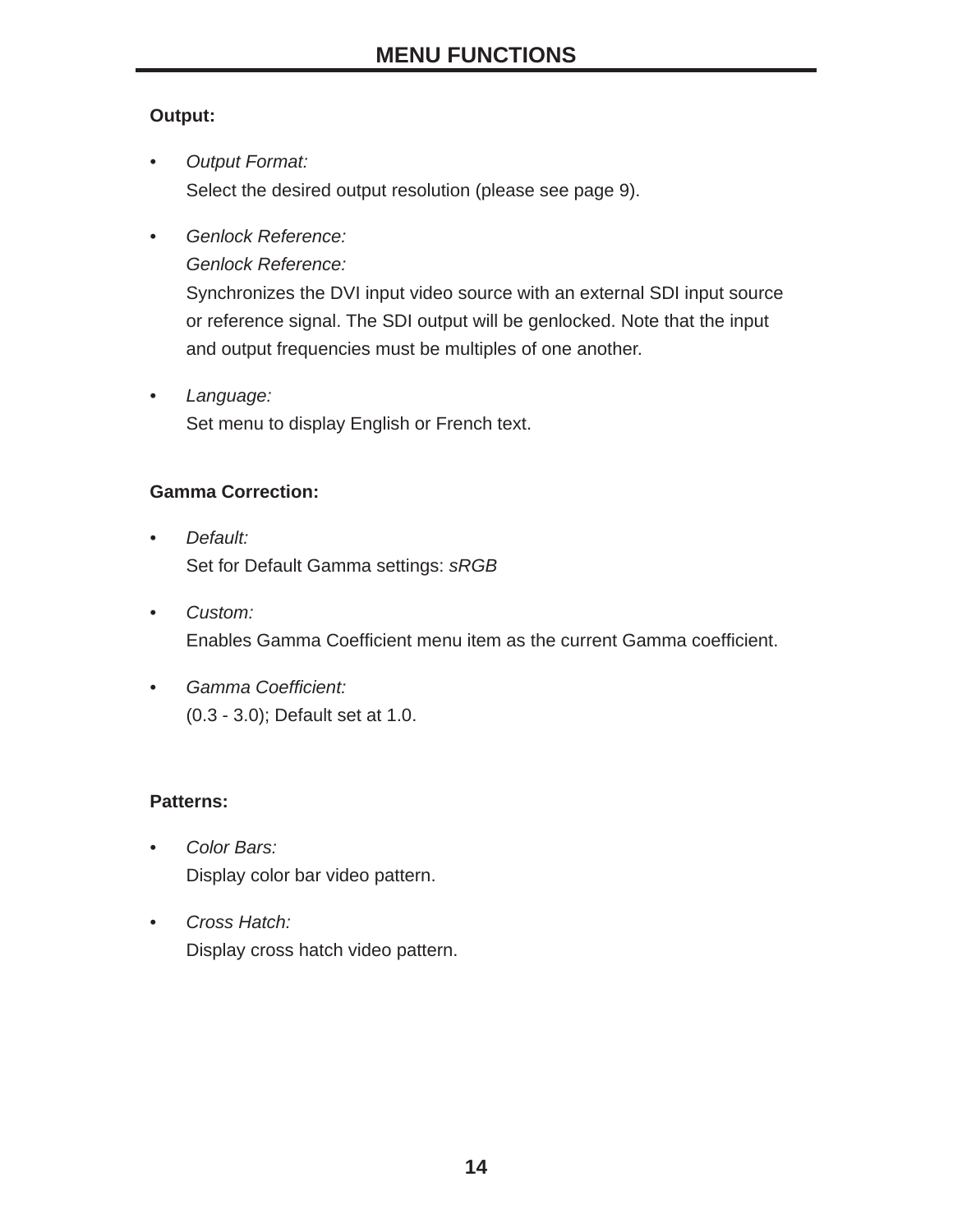# **SPECIFICATIONS**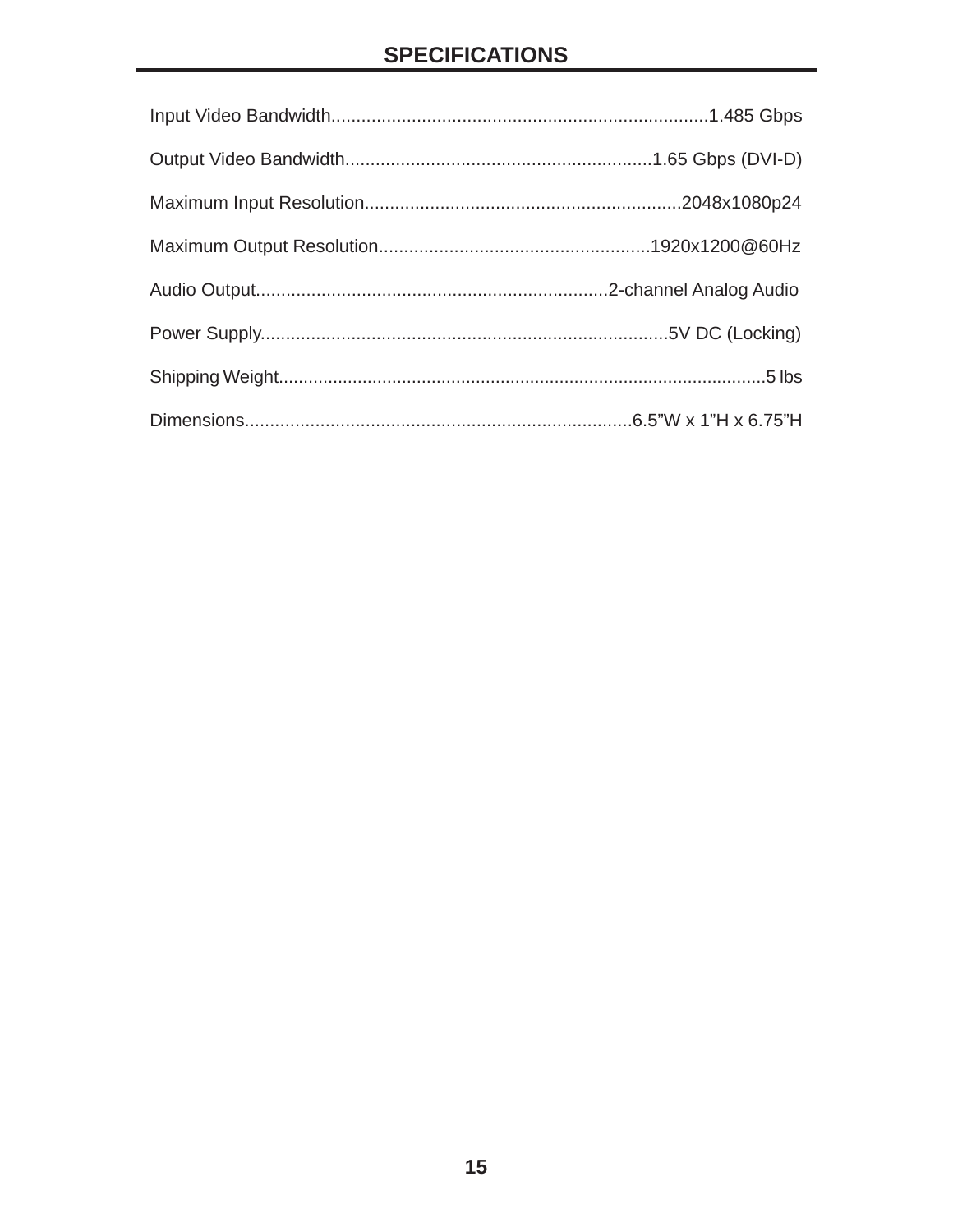Gefen warrants the equipment it manufactures to be free from defects in material and workmanship.

If equipment fails because of such defects and Gefen is notified within two (2) years from the date of shipment, Gefen will, at its option, repair or replace the equipment, provided that the equipment has not been subjected to mechanical, electrical, or other abuse or modifications. Equipment that fails under conditions other than those covered will be repaired at the current price of parts and labor in effect at the time of repair. Such repairs are warranted for ninety (90) days from the day of reshipment to the Buyer.

This warranty is in lieu of all other warranties expressed or implied, including without limitation, any implied warranty or merchantability or fitness for any particular purpose, all of which are expressly disclaimed.

- 1. Proof of sale may be required in order to claim warranty.
- 2. Customers outside the US are responsible for shipping charges to and from Gefen.
- 3. Copper cables are limited to a 30 day warranty and cables must be in their original condition.

The information in this manual has been carefully checked and is believed to be accurate. However, Gefen assumes no responsibility for any inaccuracies that may be contained in this manual. In no event will Gefen be liable for direct, indirect, special, incidental, or consequential damages resulting from any defect or omission in this manual, even if advised of the possibility of such damages. The technical information contained herein regarding the features and specifications is subject to change without notice.

For the latest warranty coverage information, refer to the Warranty and Return Policy under the Support section of the Gefen Web site at www.gefen.com.

# **PRODUCT REGISTRATION**

#### **Please register your product online by visiting the Register Product page under the Support section of the Gefen Web site.**